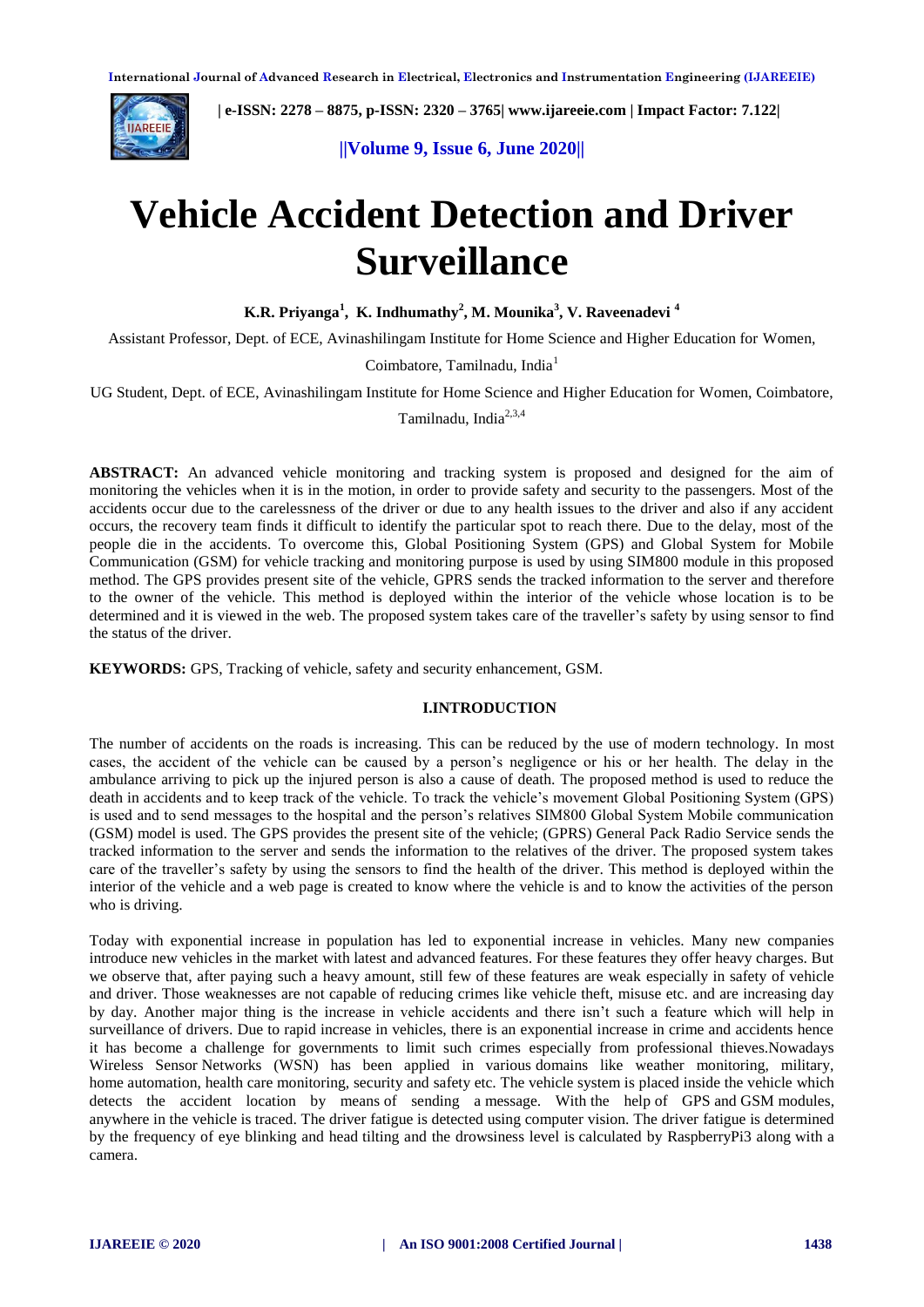

.

 **| e-ISSN: 2278 – 8875, p-ISSN: 2320 – 3765[| www.ijareeie.com](http://www.ijareeie.com/) | Impact Factor: 7.122|** 

# **||Volume 9, Issue 6, June 2020||**

In this project, to designing and development of vehicle accident detection and as well as driver surveillance using Raspberry pi 3. BP sensor, Heart beat sensor, Gas sensor and MEMS sensor, these sensors are used to monitor the health condition of the driver during driving. When the driver sleeps / feels drowsy, the buzzer raises an audible alarm inside the vehicle to alert the driver. At the time of accidents, messages will be sent to registered mobile numbers and to hospital. This will help to monitor the physical state of the driver at regular intervals during their driving and to identify the drowsiness state of the driver.

## **II.LITERATURE SURVEY**

Fabian Parsia George and Md. Yousuf Hossain [1] In the present time, drowsy driving has become one in every of the most important problems with the traffic collision. In this paper, the proposed system is absolutely non-intrusive and real-time. Our proposed system used the attention closure ratio as input parameter to detect the drowsiness of the driver. If the attention closure ratio deteriorates from the standard ratio, the driver is alerted with the help of a buzzer. For our system, a Pi camera is employed to capture the images of the driver's eye.

Gupta. N, Najeeb. D [2] This paper using electrocardiogram (ECG) monitoring in wearable computing systems for addressing drowsiness detection while driving. A system incorporating an off-the-shelf wearable ECG monitor and a prototype of a mobile application for finishing up the information analysis and computation is described.

Anusha Syed Musthak Ahmed.A [3] In advanced vehicle monitoring and tracking system is proposed and designed for the purpose of monitoring the vehicles. The GPS sends the tracking information to the server and thus an alert message generated is transmitted to the owner of the vehicle. Hence, if the driver drives the vehicle on the wrong path then the alert messages are going to be sent from the proposed system to the vehicle's owner mobile and also then also the warning sound is produced by Buzzer. The proposed system takes care of the traveler's safety by using Alcohol sensor to find the status of the driver and Temperature sensor to monitor vehicle Engine Temperature to avoid sparking of the vehicle them by preventing from the disaster.

Oraan Khunpisuth, Taweechai Chotchinasri [4] This describes the statistics for the rate of injury or death as the result of a car accident rising and to devise a way to alert drowsy drivers in the act of driving. Therefore, this study attempted to handle the problem by creating an experiment so as to calculate the level of drowsiness. The frequency of head tilting and blinking of the eyes was accustomed determine whether or not a driver felt drowsy.

## **III.ACCIDENT DETECTION**

Raspberry pi 3 model B is a tiny credit card size computer and it is low cost. The advanced microcontroller/microprocessor which is the raspberry pi. This is the major controlling device in our project. Raspberry pi has some different versions. We use the Raspberry pi module 3, because it has high specifications when compared with other versions. And the python software was comfortable with the Raspberry pi 3 version only. The Raspberry pi 3 is a series of small single-board computers.The MCP3008 is an 8-Channel 10-bit ADC IC, so it can measure 8 different analog voltages with a resolution of 10-bit. It measures the value of analog voltage from 0-1023 and sends the value to a microcontroller or microprocessor through SPI communication. It can operate on both 3.3V and 5V and hence it can be used with 5V microcontroller as well as with 3.3V systems like the Raspberry Pi. It uses the SAR method to convert the Analog voltage to digital value. The MCP3008 connects to the Raspberry Pi using a SPI serial connection. It can use either the hardware SPI bus, or any four GPIO pins and software SPI to talk to the MCP3008. A digital camera was used to capture real time images. It acquires a real time image periodically to detect the drowsiness of the person. The capturing image is given to the raspberry pi for further processing for eye detection. We will be using OpenCV for gathering the images from the camera and feeding them into a [Deep Learning](https://data-flair.training/blogs/deep-learning-tutorial/) model which can classify whether the person's eyes are 'Open' or 'Closed'.

GPS systems are used in military applications and by emergency crews to locate people in need of assistance. Vehicle tracking systems GPS-based navigation systems can provide us with turn by turn directions and very high speed. To strengthen the notification phase, it notifies the contacts of the driver/passenger, such as family members, about the accident through sending SMS messages that comprise the location where the accident is happening.When the notification is sent, the emergency crews should contact the web server, through the internet, for requesting the notification of the web page. The emergency responders use a web browser to retrieve and display the accident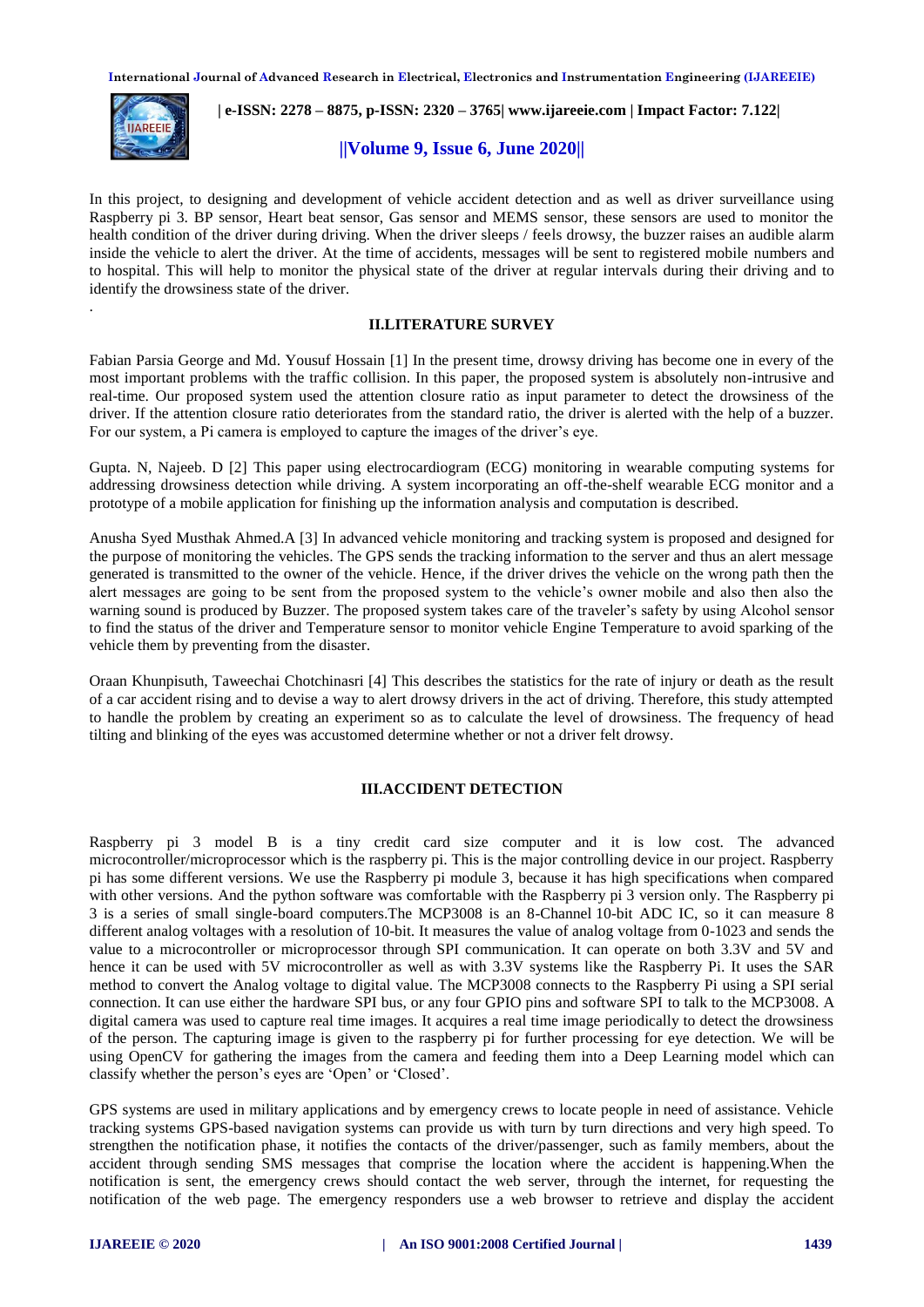

 **| e-ISSN: 2278 – 8875, p-ISSN: 2320 – 3765[| www.ijareeie.com](http://www.ijareeie.com/) | Impact Factor: 7.122|** 

# **||Volume 9, Issue 6, June 2020||**

notifications.Piezo buzzers are used across many major industries as a means for audible identification or alert. In our proposed system it detects the drowsiness effectively. If the driver's eye remains closed for more than a certain period of time, then the driver is said to be drowsy and an alarm sound is generated to wake up the driver.A 9V DC motor is used. The DC motor converts direct current electrical energy into mechanical energy. In our project DC motor (or) Engine starts when the driver enters the car. Immediately if the alcohol consumption of the driver exceeds the alcohol limit, then the motor stops.

#### **IV.DRIVER SURVEILLANCE**

Here, sensors which is used to monitor the health condition of the driver while driving. Blood Pressure can be measured both by invasive and non-invasive methods. In the non-invasive method, no piercing is required and is easy to use. Blood Pressure Sensor is used to measure the blood pressure using the non-invasive method. It is similar to a sphygmomanometer but instead of the mercury column, a pressure sensor is used to detect the blood pressure.ADXL335 is a Breakout board based on 3 axis ADXL335 IC from Analog Devices. The Accelerometer Module requires no external devices and works on 5V power supply. It can be directly interfaced to the ADC of a microcontroller without any external components. Heartbeat Sensor fitting and - play heart - rate sensor for Arduino. It can be used by understudies, craftsmen, creators, and engineers who need live heart-rate information into their activities. It can be utilized by understudies, craftsmen, competitors, producers, and diversion and versatile designers who need to effortlessly fuse live heart-rate information into their tasks.

Heartbeat Sensor includes intensification and clam or cancelation hardware to the equipment. It's discernibly speedier and less demanding to get solid heartbeat readings. Heartbeat Sensor works used 3V or 5V Arduino. The sensor cuts onto a fingertip or ear cartilage and attachments directly into raspberry pi with some jumper links. MQ2 gas sensor module detects gases like iso-butane, propane, alcohol, cigarette, smoke, and LNG. This sensor works on 5V DC Voltage. Sensor provides an analog output based on alcohol concentration. The sensor has an exceptional sensitivity and faster response time. A digital camera was used to capture real time images. It acquires a real time image periodically to detect the drowsiness of the person. The capturing image is given to the raspberry pi for further processing for eye detection. We will be using OpenCV for gathering the images from the camera and feeding them into a [Deep Learning](https://data-flair.training/blogs/deep-learning-tutorial/) model which can classify whether the person's eyes are 'Open' or 'Closed'. GPS systems are used in military applications and by emergency crews to locate people in need of assistance. Vehicle tracking systems GPS-based navigation systems can provide us with turn by turn directions and very high speed.

GSM uses narrowband TDMA, which allows eight simultaneous calls on the same radio frequency. GSM modem is used for transmitting and receiving. A GSM module was implemented to send the SMS to the relative or person close to the driver so that person knows the condition and suggest to stop the car immediately. To strengthen the notification phase, it notifies the contacts of the driver/passenger, such as family members, about the accident through sending SMS messages that comprise the location where the accident is happening. When the notification is sent, the emergency crews should contact the web server, through the internet, for requesting the notification of the web page. The emergency responders use a web browser to retrieve and display the accident notifications. Piezo buzzers are used across many major industries as a means for audible identification or alert. In our proposed system it detects the drowsiness effectively. If the driver's eye remains closed for more than a certain period of time, then the driver is said to be drowsy and an alarm sound is generated to wake up the driver.A 9V DC motor is used. The DC motor converts direct current electrical energy into mechanical energy. In our project DC motor (or) Engine starts when the driver enters the car. Immediately if the alcohol consumption of the driver exceeds the alcohol limit, then the motor stops.

## **V.RESULT AND DISCUSSION**

The computer software vision based embedded technique is used to monitor the driver's health condition. Prototype of drowsiness detection system was designed using Raspberry Pi hardware and coded in python language. The system reports the information to the emergency responses including the results of the rider's geographical position with latitude and longitude values, which helps to find the accurate location using Google maps.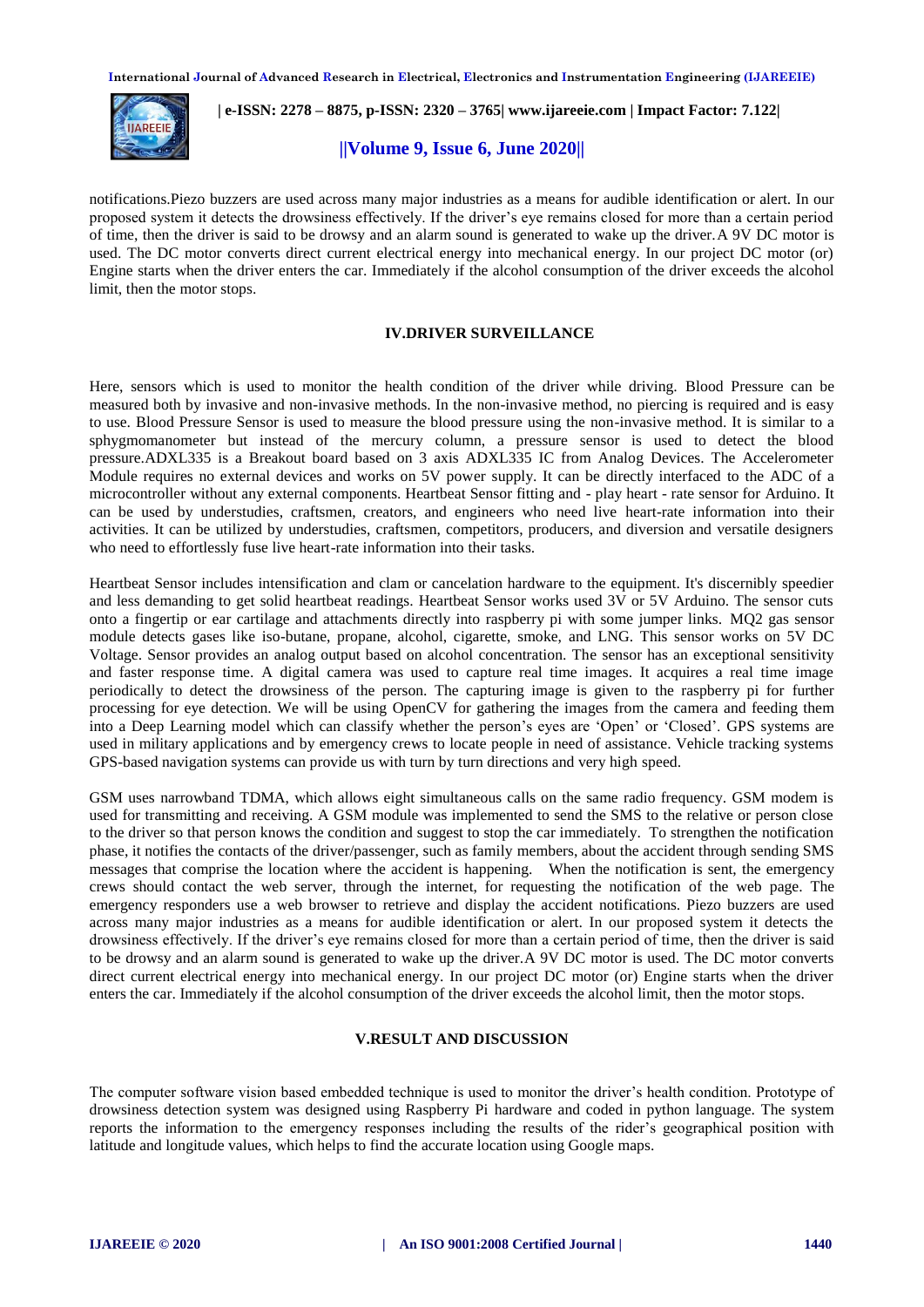

 **| e-ISSN: 2278 – 8875, p-ISSN: 2320 – 3765[| www.ijareeie.com](http://www.ijareeie.com/) | Impact Factor: 7.122|** 

**||Volume 9, Issue 6, June 2020||** 

## **DROWSY DETECTION:**



Fig 1Eye in open condition



**HEALTH MONITORING:**

Fig 2Eye in closed condition



Fig 3 Message received on the phone - Accident Happened